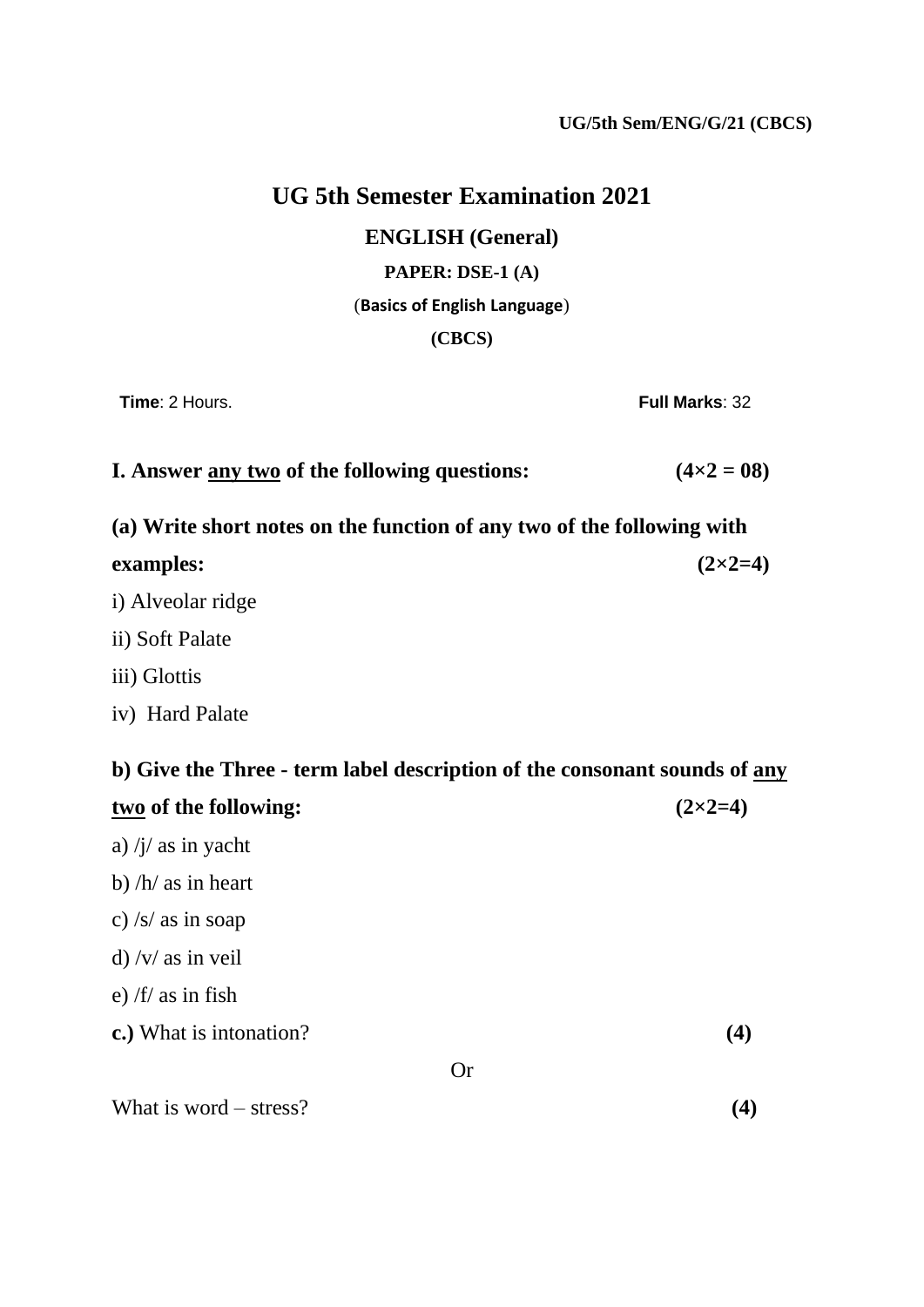### **d.**) Give the phonetic transcription of any four words:  $(1 \times 4=4)$

a)Myrrh

- b) Photography
- c) Business
- d) Culprit
- e) Material
- f) Decrease
- g) September
- h) Thermometer

#### II.) **Identify the figures of speech and explain the tropes of any four ofthe**

#### $f_{0}$ **following:**  $(4 \times 2=8)$

- a) The ship ploughs the sea.
- b) He was not the master but the slave of his speech.
- c) A heart to resolve, a head to contrive and a hand to execute.
- d) The thirsty earth soaks up the rain.
- e) Much have I travelled in the realms of gold.
- f) I slip, I slide, I gleam, I glance.
- g) Fair is foul, and foul is fair.
- h) For who can think of submission?

#### **III.) Scan any one of the following: (8×1=8)**

a) Hail to thee, blithe Spirit! Bird thou never wert, That from Heaven, or near it,

Pourest thy full heart

In profuse strains of unpremeditated art.

b) Behold her, single in the field, Yon solitary Highland Lass! Reaping and singing by herself; Stop here, or gently pass!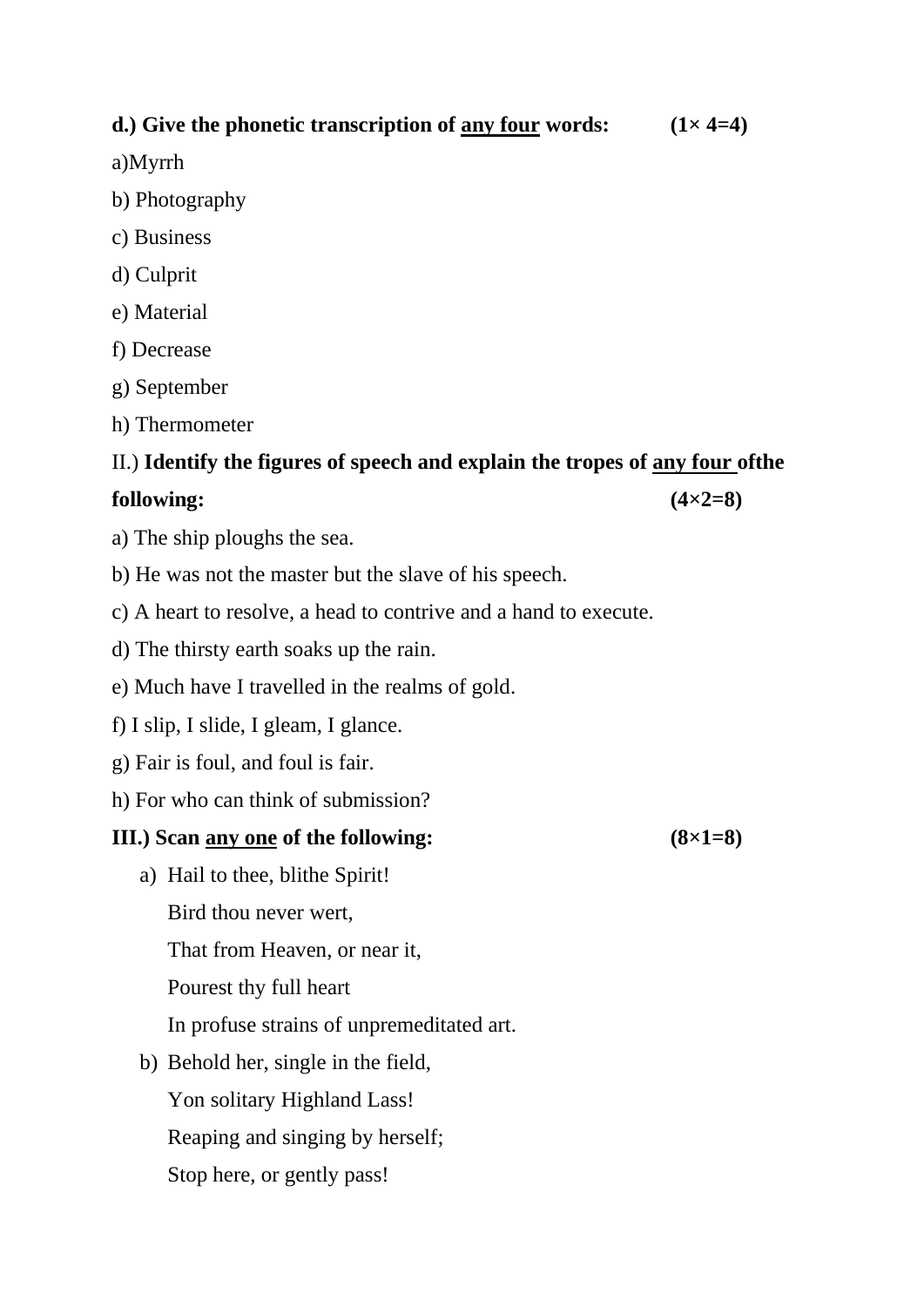# **IV.)** Write short notes on <u>any two</u> of the following:  $(4 \times 2=8)$

a) Latin & Greek Influence on English

- b) Scandinavian Influence on English
- c) American Influence on English
- d) Influence of Science & Commerce on English

\_\_\_\_\_\_\_\_\_\_\_\_\_\_

e) Influence of Christianity & Bible on English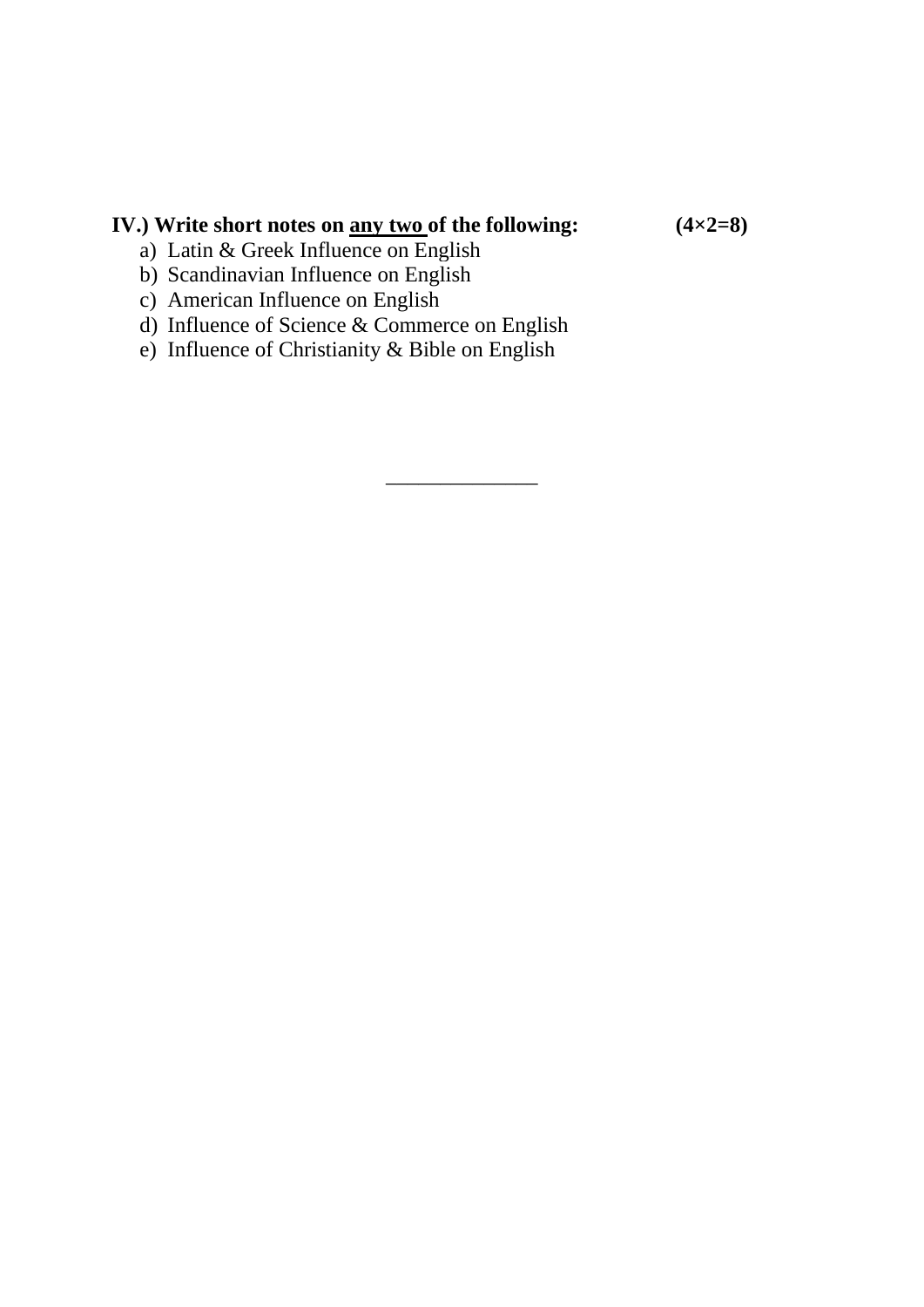# **Criticism and Theory PAPER: DSE-1 (B)**

**Time**: 2 Hours. **Full Marks**: 32

- 1. Answer **any one** of the following questions in about 300 words: 8
	- A. Discuss the mimetic theory of criticism.
	- B. Explain the salient features of Pragmatic theory of criticism.
	- C. Give an overview of Objective criticism, pointing out its main features and major exponents.

2. Answer **any one** of the following questions in about 300 words: 8

- A. Write a critical note on the essentials of Marxist Literary Theory.
- B. Assess Simone de Beauvoir as a proponent of Feminist theory.
- C. Explain the basic tenets of the Post Colonialist Theory.

3. Answer *any two* of the following questions, taking one from each section (A and B) in about 150 words:  $4 \times 2 = 8$ 

#### SECTION-A

i. Sonnet

ii. Ode

iii. Epic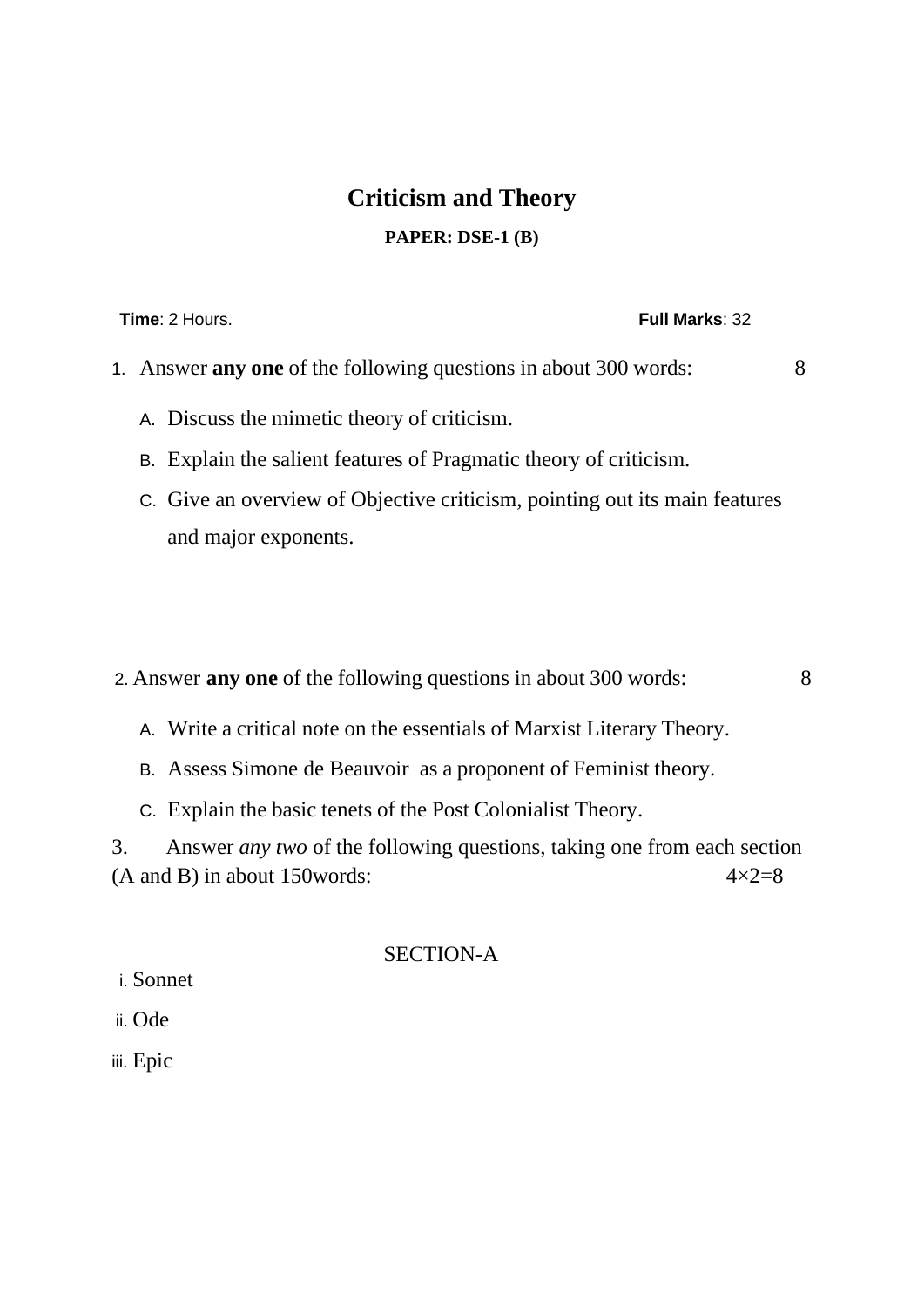#### SECTION-B

i. Author and Reader

ii. Base and Superstructure

iii. Gender and Sexuality

4. Attempt a close reading of **any one** of the following passages: 8

a)

Let the boy try along this bayonet-blade How cold steel is, and keen with hunger of blood; Blue with all malice, like a madman's flash; And thinly drawn with famishing for flesh.

Lend him to stroke these blind, blunt bullet-leads, Which long to nuzzle in the hearts of lads, Or give him cartridges of fine zinc teeth Sharp with the sharpness of grief and death.

For his teeth seem for laughing round an apple.

There lurk no claws behind his fingers supple;

And God will grow no talons at his heels, Nor antlers through the thickness of his curls.

I WAS BORN in the city of Bombay … once upon a time. No, that won't do, there's no getting away from the date: I was born in Doctor Narlikar's Nursing Home on August 15th, 1947. And the time? The time matters, too. Well then: at night. No, it's important to be more … On the stroke of midnight, as a matter of fact. Clock-hands joined palms in respectful greeting as I came. Oh, spell it out,